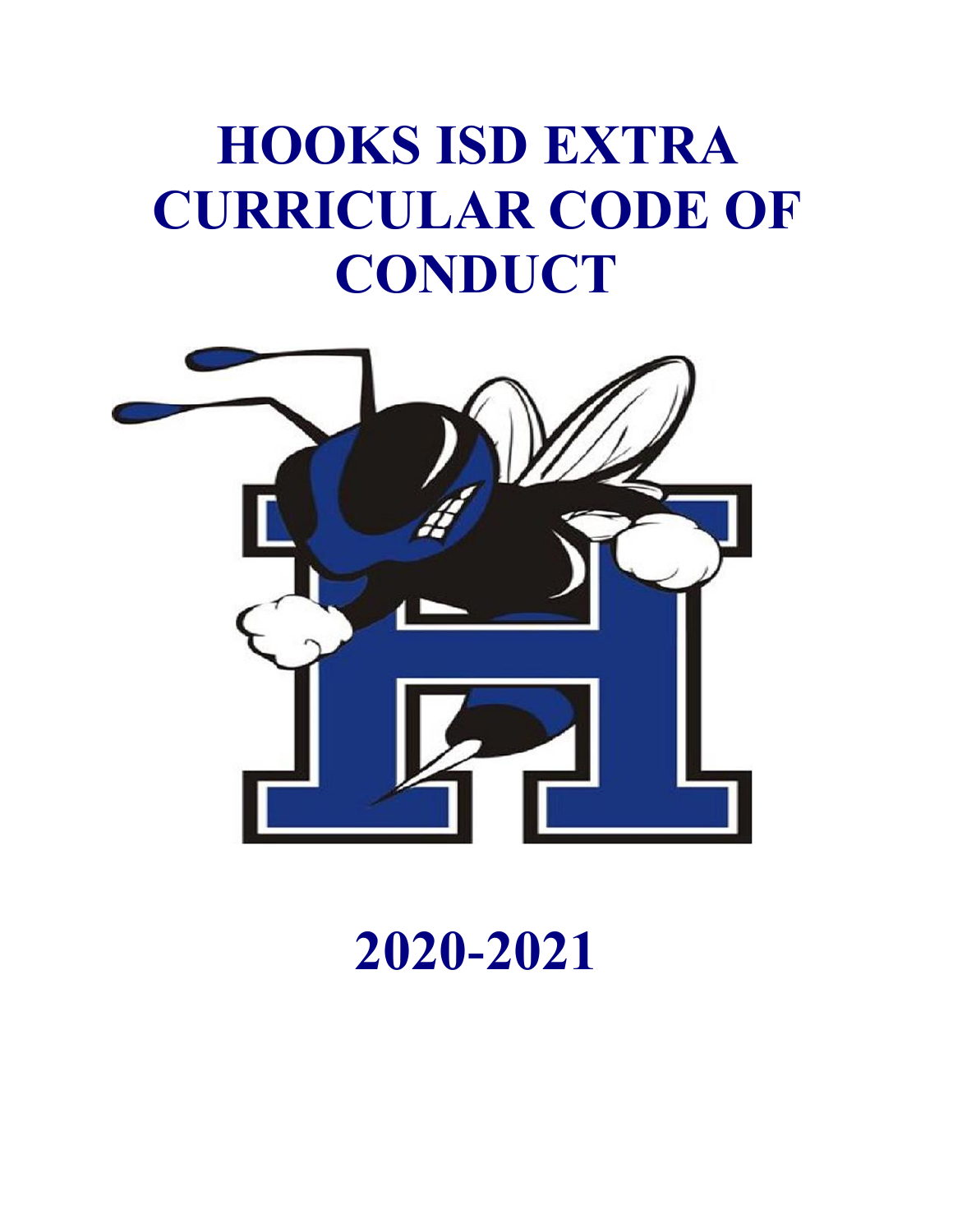### **HOOKS ISD EXTRA CURRICULAR CODE OF CONDUCT**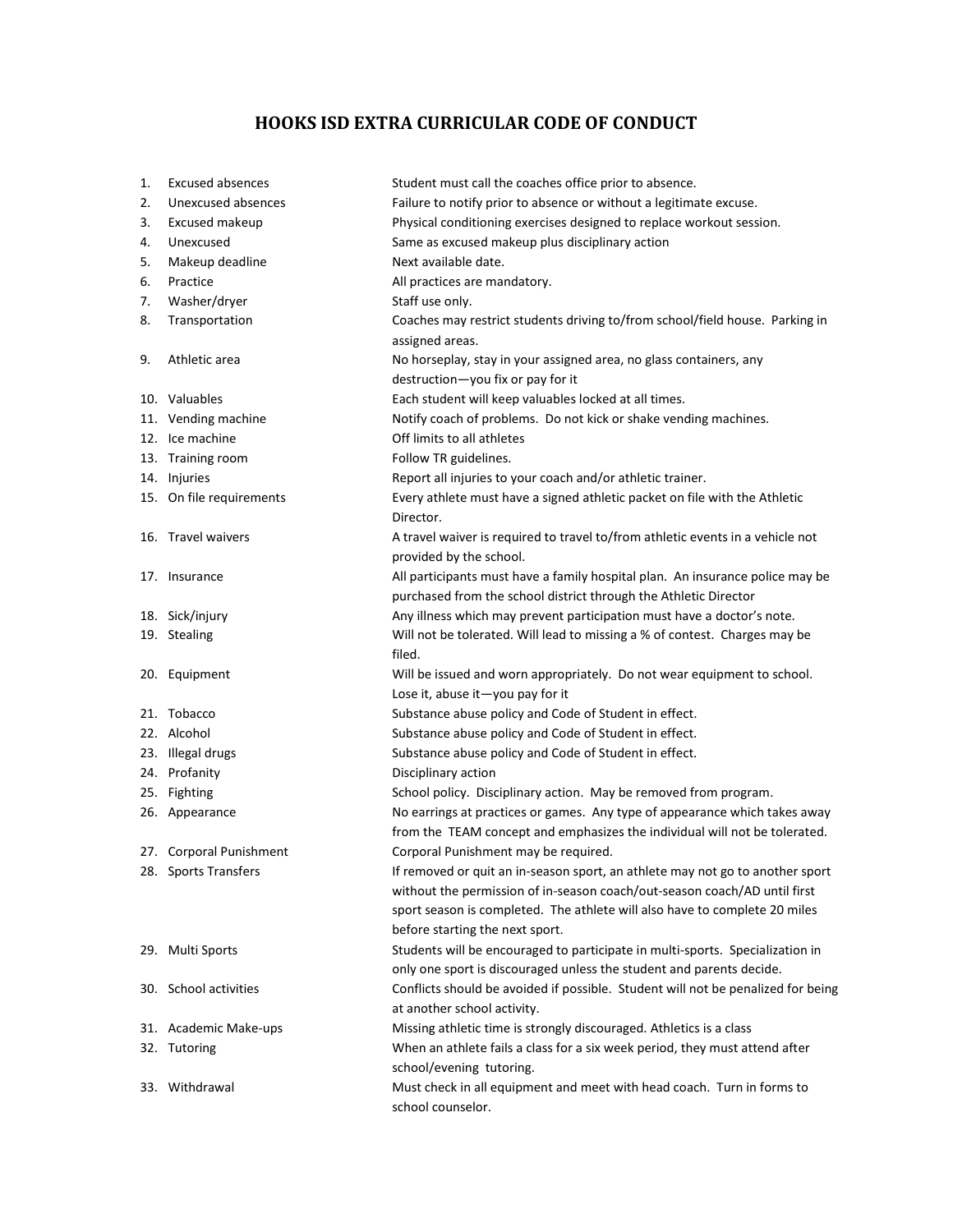| 34. School Attendance | UIL guidelines on day of contest must be followed.                                                                               |
|-----------------------|----------------------------------------------------------------------------------------------------------------------------------|
| 35. Locker Room       | Individual lockers will be kept neat. Room shall be policed and cleaned by                                                       |
|                       | assigned personnel.                                                                                                              |
| 36. Tardies           | It is important to be at the required place at the required time. CP may be<br>required                                          |
| 37. Phones            | Limit calls to ONE minute                                                                                                        |
| 38. Courtesy          | Respect                                                                                                                          |
| 39. Field House       | Male Athletes only in the Field House.                                                                                           |
| 40. Self-Discipline   | Not all rules/guidelines/expectations can be listed. Common sense and<br>common courtesy prevail when guidelines are not written |
|                       |                                                                                                                                  |

## **ATHLETICS & EXTRA CURRICULAR ACTIVITIES IS A PRIVILEGE, NOT A RIGHT.**

#### **Certain rules and regulations will be additional to general school guidelines**

#### **EXTRA-CURRICULAR CODE OF CONDUCT**

#### **Extracurricular Activities**

Sponsors and coaches of extracurricular activities, including interscholastic athletics and marching band, may develop and enforce codes of conduct that are more stringent than this policy and may condition membership or participation in the activity on adherence to that code of conduct. Extracurricular codes of conduct may take into consideration conduct that occurs outside of the schools' usual jurisdiction. No provision of an extracurricular code of conduct shall have the effect of discrimination on the basis of sex, race, disability, religion, or ethnicity.

Such codes shall be approved by the principal and the Superintendent before they are communicated to the students. Students shall be informed of any extracurricular code of conduct at the beginning of each school year or in the case of interscholastic athletics and marching band, at the time the students report for workouts or practice that occur prior to the actual beginning of classes. Students and their parents shall sign and return to the sponsor or coach a statement that they have read the extracurricular code of conduct and consent to it as a condition of participation in the activity.

Extracurricular activity codes of conduct may include disciplinary measures related to participation in the activity, including removal or suspension from participation. If the conduct for which a student is removed or suspended from the activity is also conduct that violates the general code of student conduct the conduct occurs while the student is not under the school's jurisdiction, the student shall also be subject to appropriate disciplinary action.

The presence of an extracurricular activity code of conduct shall not limit or restrict the availability of removal of school honors or removal from participation in extracurricular activities as a discipline management technique for conduct that violates the general code of student conduct.

#### **Extracurricular Student Code of Conduct**

Student participation in extracurricular activities is encouraged. Hooks ISD makes extracurricular activities available as an extension of the regular school program, with one important difference; participation in the regular curriculum is a right afforded to each student,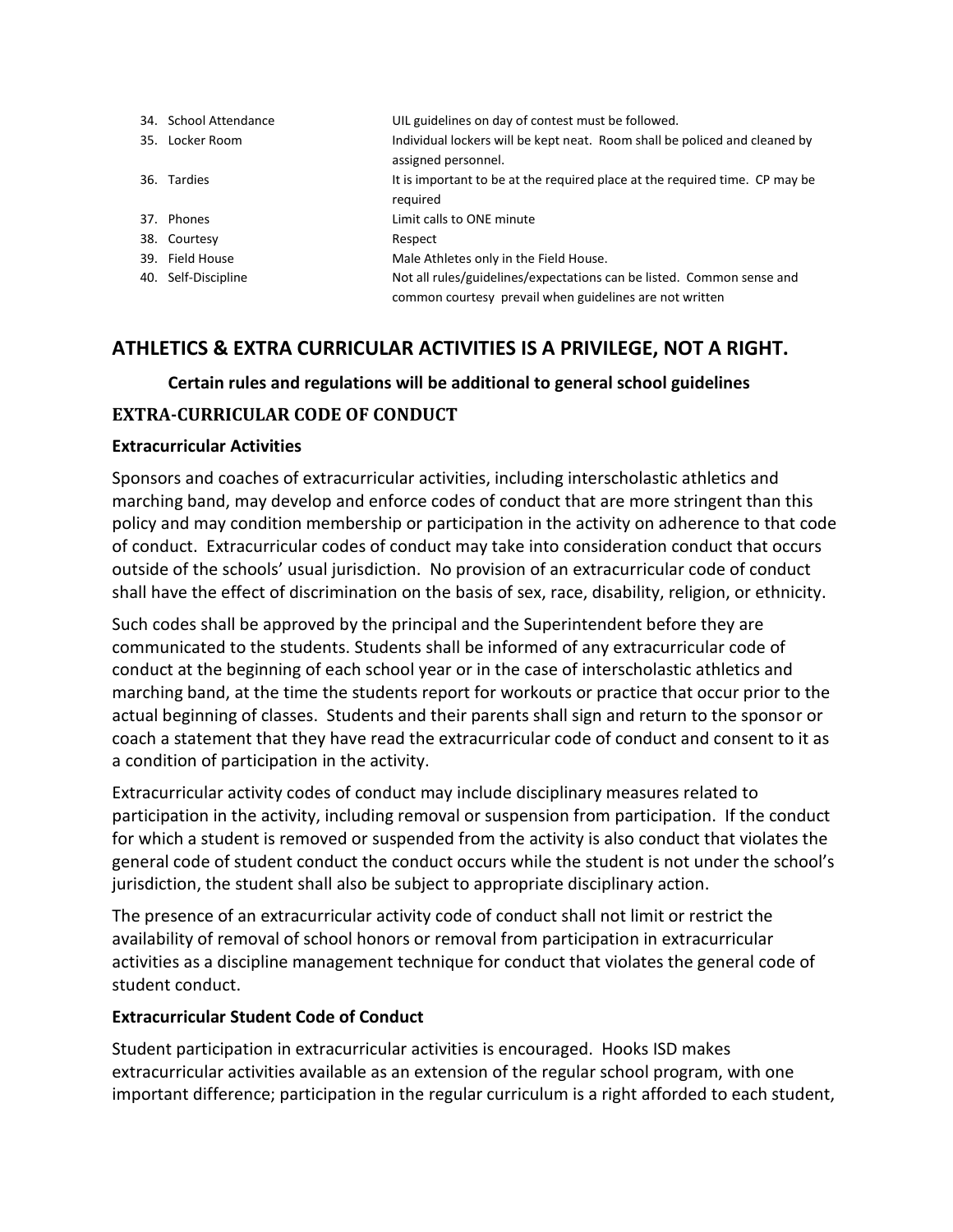while participation in the extracurricular program is a privilege that carries additional expectations for acceptable conduct. Students engaging in extracurricular activities represent themselves, but also other students and school districts when performing, competing, or participating in extracurricular activities and while wearing uniforms or other clothing that identifies the students to the community or public in any setting as a Hooks ISD student. For this reason, their behavior must be exemplary and reflect the finest attributes of the total Hooks ISD student body at all times and places.

An important goal of the extracurricular program is to give students direction in developing self-discipline, responsibility, pride, loyalty, leadership, teamwork, respect for authority, and healthy living habits.

Because participation in extracurricular activities is a privilege and not a right, Hooks ISD is authorized to set higher standards for participants of extracurricular activities than it would for those students who choose to participate in extracurricular activities. Therefore, the Extracurricular Code of Conduct extends beyond the Hooks ISD Student Code of Conduct not only in types of behavior prohibited, but also in corresponding consequences and jurisdiction for imposing discipline.

A student is not required to take part in extracurricular activities, nor are they required for graduation. Therefore, extracurricular activities will exceed the expectations for the general student body.

This Extracurricular Code of Conduct will include all students' grades 7-12 participating in extracurricular activities, twenty-four hours a day, seven days a week, and three hundred sixtyfive days a year.

It is possible that a student who violated the Hooks ISD Student Code of Conduct will incur consequences from both the appropriate school administrator and from his or her activity supervisor for the same particular violation. It is also possible that a student participation in extracurricular activities could violate the Extracurricular Code of Conduct and be subject to discipline by a coach or sponsor without having violated the Hooks ISD Student Code of Conduct.

Refer to the HISD Extracurricular Substance Abuse Policy in the Student Code of Conduct manual for additional guidelines.

#### **Conduct Expectations**

The following conduct is expected of all participants. Failure to meet these expectations can result in disciplinary action by the coach or sponsor.

Student commitment to a team or organization is expected for the entire season or activity. Students are encouraged to participate in more than one extracurricular activity; however without both activity sponsors permission, students may not quit one sport or organization in order to participate in another while the sport or club that he or she quit is still active. Students removed for disciplinary reasons must wait until the conclusion of the previous activity. A notification must be sent to the Athletic Director or District Wide Supervisor.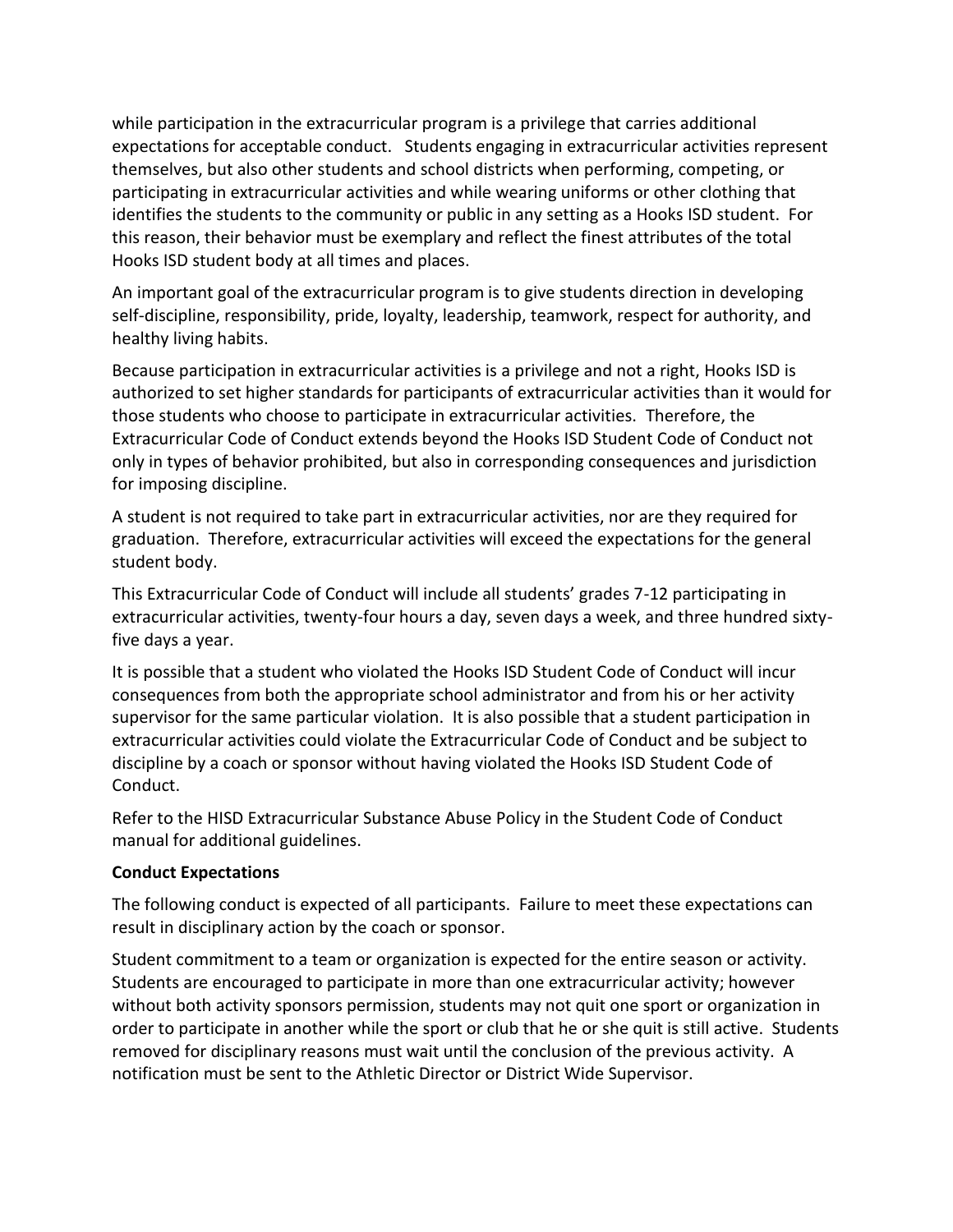Students involved in outside organizations are committed to the school program over outside programs, such as YMCA and club teams. Any involvement in outside activities that interfere with or affect performance in school activities without permission of the activity supervisor could be reason for dismissal from team.

Students who participate in extracurricular activities that involve competitions between school and school districts will conduct themselves in a sportsmanlike manner at all times. This includes behavior toward visiting teams or hosting teams as well as the opponent's fans. Hooks ISD participants will be noted for clean, tough competitive play. Praise your opponents and play beyond your ability. Students should arrive for practices, meetings and events on time and be prepared.

Students are responsible for use of all equipment and its return to the school in the best possible condition.

Students on school trips must travel to and from events with the team or group. Exceptions may be requested in writing prior to the event through the campus supervisor. All paper work will be initiated through the activity sponsor and approved by the campus supervisor (acceptable request; church, school, or emergency).

Students who cannot be present for practice, meetings, or events will be responsible for calling the activity supervisor as soon as they are aware that they will be absent. Missed practices, meetings, or workouts will be made-up; however unexcused absences will incur disciplinary action plus a makeup. Excessive absences may lead to removal from the activity. Extended excused absences will be adjusted at the discretion of the activity supervisor.

Practice may not always fall on school days. Failure to practice on these days will lead to disciplinary actions. Activities on Sundays are prohibited by U.I.L. except injury treatment.

Injured or ill students, who are unable to participate, but are able to attend practice, meetings or events are required to dress appropriately and follow directions or activity supervisor. All injuries must be reported to their activity sponsor or athletic coach/trainer. Any injury not reported may not be covered by school insurance.

Students are required to show respect at all times to coaches, sponsors, and school personnel.

Students should follow the rules found in the Hooks ISD Student Code of Conduct. Failure to do so may result in additional disciplinary measures related to the student's participation in extracurricular activities as determined by the coach or sponsor. Failure to comply with the code of conduct could lead to disciplinary action or removal from all extracurricular activities. A list of disciplinary actions for violation of these rules must be given to the Athletic Director or District Wide Supervisor.

#### **Prohibited Conduct**

Violations of prohibited conduct will receive the following disciplinary actions.

- First offense: lose 10% of current activity or next scheduled activity.
- Second offense: lose 20% of current activity or next scheduled activity.
- Third offense: removal for one calendar year.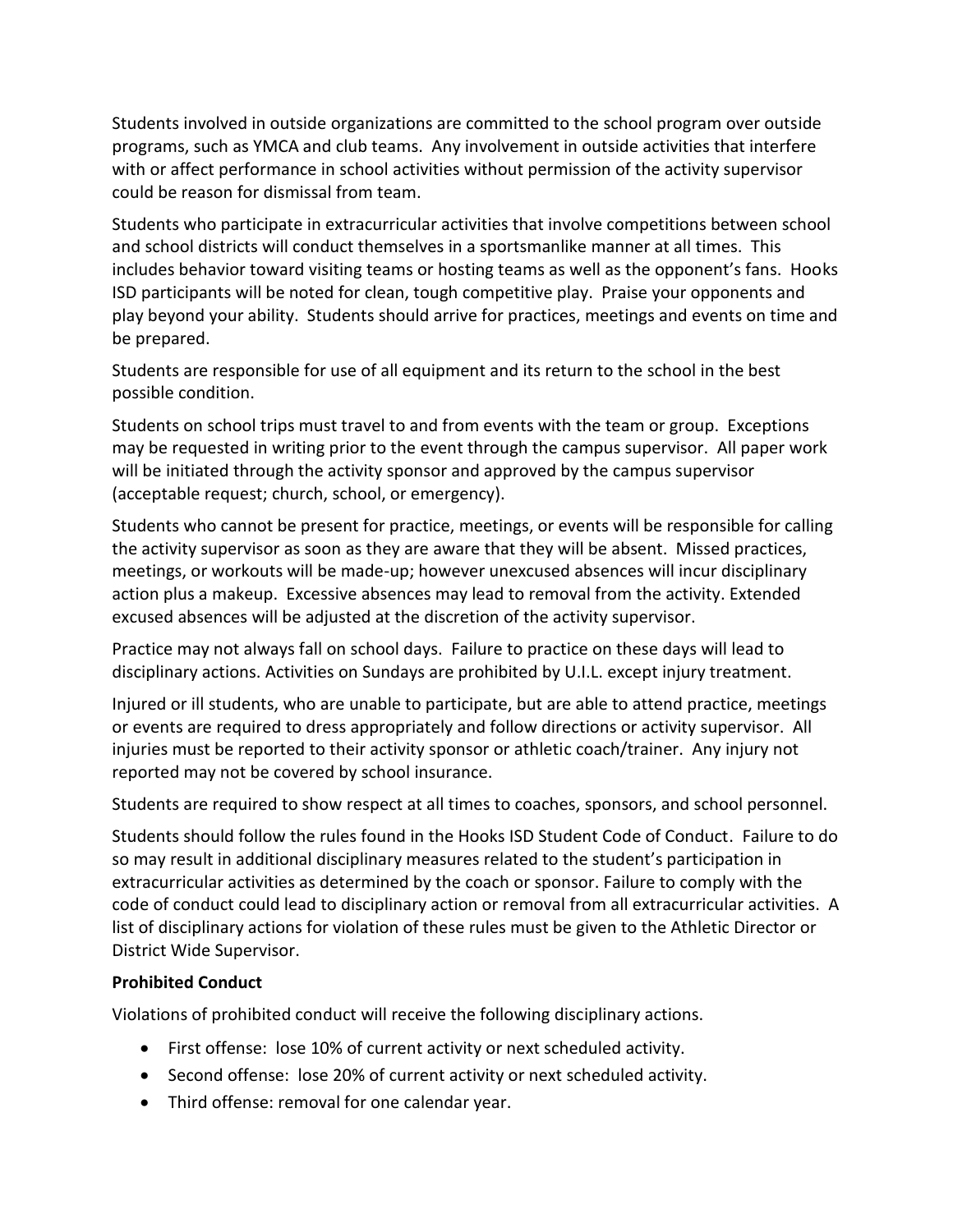Hooks ISD students who participate in extracurricular activities are prohibited at all times from:

- 1. Any conduct resulting in arrest and/or citations other than traffic violations from law enforcement officers.
- 2. Persistent misbehavior (list not inclusive) ISS, AEP, discipline referrals, using profanity, lewd or vulgar language, obscene gestures, fighting, hazing, vandalism, or damaging school property of any school district. Any violation of the persistent misbehaviors may result in removal from the activity by a District Wide Supervisor. Discipline for persistent misbehavior will be handled by the activity sponsor and approved through the District Wide Supervisor.
- 3. Stealing at school or at a school related activity.

Any violation of the following rules could lead to removal from all extracurricular activities for one full calendar year.

- 1. Violating the substance abuse policy regarding drugs.
- 2. Possession or using any illegal weapon.

**Alternative school placement:** if a student is removed from an activity for more than five days because of a disciplinary reason, the activity sponsor will establish re-entry requirements. A copy of reentry requirements will be sent to the Athletic Director or District Supervisor.

**Any excessive failure of classes:** Any student that has excessive failures for a continued length of time will have a parent conference and be placed on probation for six weeks. If substantial improvement is not made during this time the student will be removed from that extracurricular activity and cannot join another activity until the previous activity is completed. Once a student has passed all classes he/she may go through a re-entry program to be reinstated to the activity.

**Removal from activity:** In certain cases students removed from extracurricular activities will have the opportunity to go through a voluntary reentry program to regain eligibility. The length of time missed will determine the amount of time spent in the re-entry program.

**In-School Suspensions:** Extracurricular participants placed in ISS will adhere to the same guidelines as "No Pass No Play". They will practice before or after school but will not be able to participate in outside competition until completing their ISS assignment. Any athlete that does not show up on these days for practice will be given an unexcused absence and an appropriate make-up.

#### **Extracurricular Activities Substance Abuse Policy, Grades 7-12**

The Hooks Independent School District believes that student use of alcohol, tobacco, NCAA banned substances, and illicit drugs are illegal, wrong and harmful. Consequently, the district has established a code of student conduct that prohibits the use, sale, possession, and distribution of alcohol, tobacco, and illicit drugs by students on school premises or during any school activity, regardless of its location. In addition, this policy covers student conduct during non-school related activities. Compliance with this code of conduct is mandatory, and students shall be disciplined if they are found to have violated this code.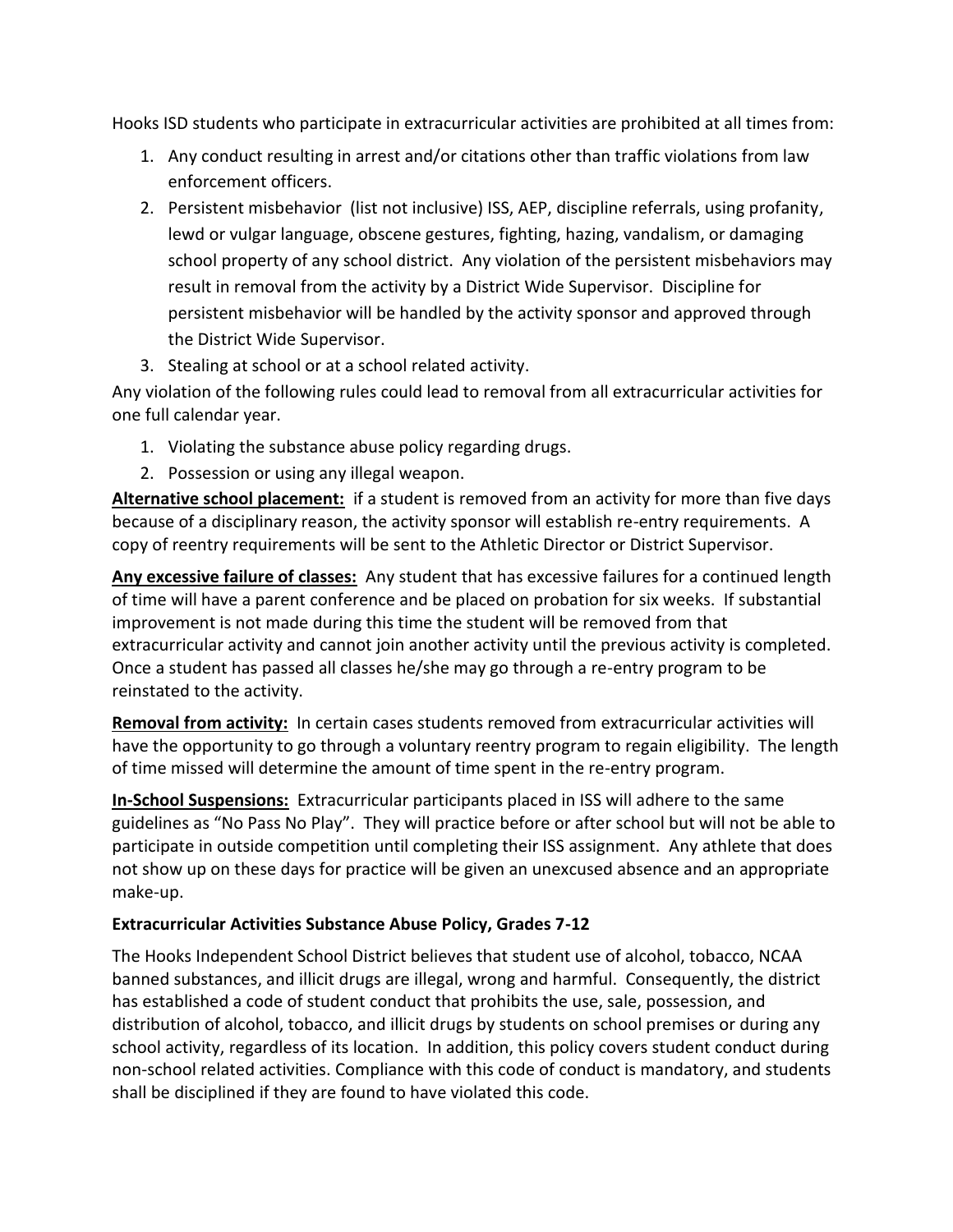The HISD also recognizes that participation in extracurricular activities is a privilege, not a right, under state and federal law. Students who participate in extracurricular activities are wellknown in the community and represent our school district at all times. In addition, these students are role models for the student body, and have a special obligation to conduct themselves at all times in a manner that will not bring discredit to the school district and its student body. Therefore, the District holds students who participate in extracurricular activities to higher standards than students who do not represent HISD before the student body, other school districts, or the general public.

The HISD believes that adolescence is a difficult stage of life during which many lifelong values are acquired. Students often need additional assistance in the development of positive physical, mental, and social skills.

The abuse of alcohol by students is a serious concern in our community. Therefore, students who participate in extracurricular activities may lose the privilege of participation in those activities for any possession, consumption, distribution or sale of alcoholic beverages, illegal drugs or tobacco. The code of student conduct shall contain language that ensures that this policy applies 24 hours a day, seven days a week, and 365 days a year to all HISD students who participate in extracurricular activities.

#### **Rules**

THE FOLLOWING RULES APPLY AT ALL TIMES, 24 HOURS A DAY, 7 DAYS A WEEK, 365 DAYS A YEAR TO ALL HISD STUDENTS PARICIPATING IN ALL EXTRACURRICULAR ACTIVITIES.

1. NO POSSESSION, CONSUMPTION, DISTRIBUTION, OR SALE OF ALCOHOLIC BEVERAGES OR TOBACCO PRODUCTS, NCAA BANNED SUBSTANCES WHICH INCLUDES "MINOR-IN-POSSESSION" WITH CHARGES PENDING.

#### **CONSEQUENCES FOR VIOLATIONS**

- a. May be removed from all extracurricular activities for a period of up to five (5) calendar days to allow for investigation of the violation, if needed. These days will count toward the length of any suspension which is imposed due to the student's violation of these rules.
- **b. FIRST STRIKE:** May be removed from all activities for ten (10) percent of the scheduled contests if the students turn himself/herself in by the end of the first school day following the incident. May be removed from all activities for twenty (20) percent of the scheduled contest if the student does not turn himself/herself in by the end of the first day following the incident. The student may still continue to practice, and may be with his/her team at the scheduled contests during the term of removal. The student will not be allowed to suit out. As a condition for reinstatement, the student will be required to attend counseling with parents, guardians or managing conservators in attendance and perform community service projects assigned by the supervisor of the activity.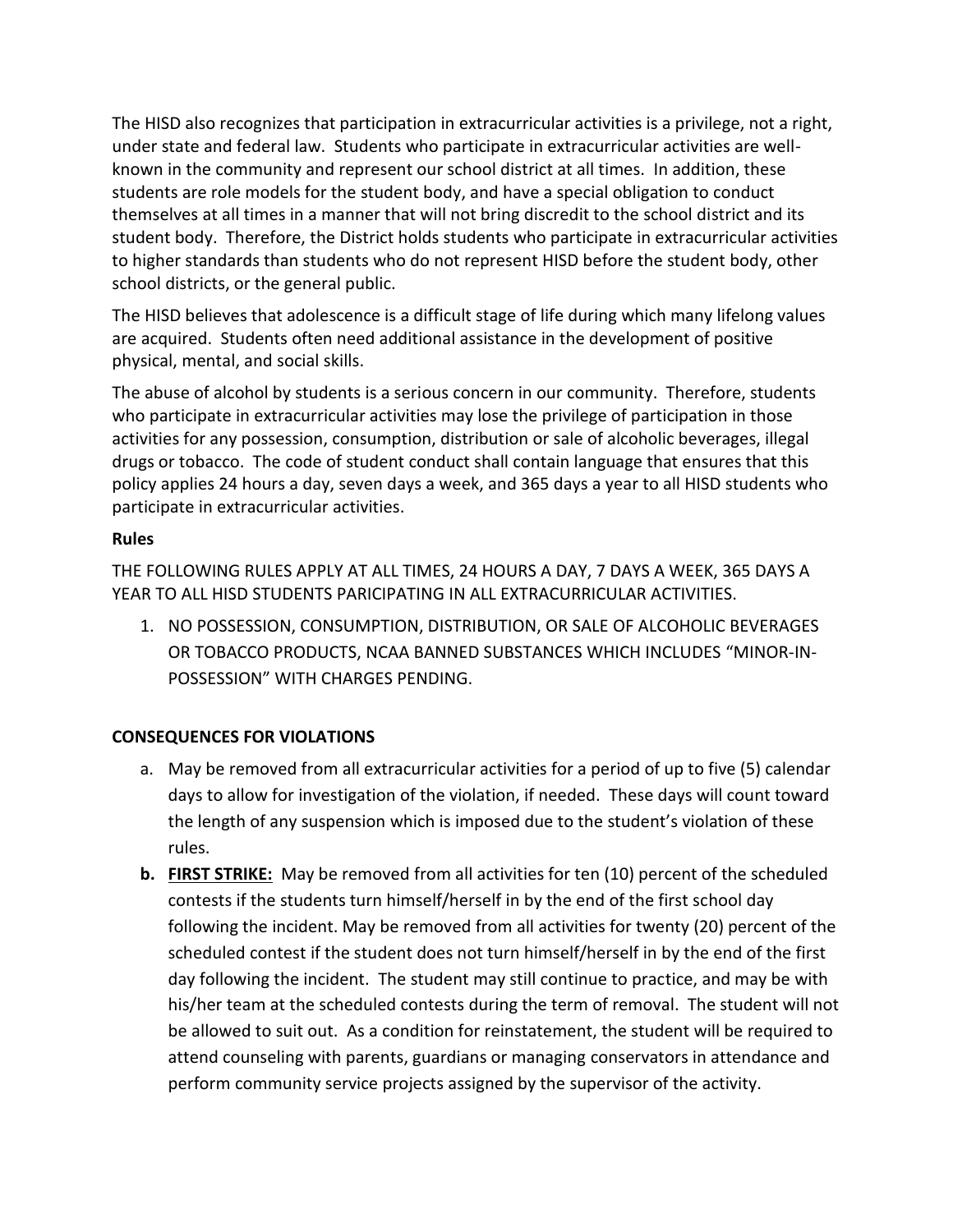Consistency will be developed for all activities. Proof of participation will be required for re-entry into the activity.

- **c. SECOND STRIKE:** May be removed from all extracurricular activities for a period of one (1) calendar year (365 days). All other rules with alcohol and tobacco violations are the same and apply as set out herein.
- **d. THIRD STRIKE:** (and any subsequent violations) of these guidelines could result in the student's privilege to participate in any extra-curricular activities to be revoked for the remainder of his/her high school eligibility.
- **2.** NO POSSESSION, USE, DISTRIBUTION, OR SALE(S) OF CONTROLLED SUBSTANCES.

#### **CONSEQUENCES FOR VIOLATIONS:**

- **a. FIRST STRIKE:** May be removed from all extracurricular activities for a period of one (1) calendar year (365 days).
- **b.** The student will not be allowed to practice with his/her activity
- **c.** As a condition for reinstatement, the student will be required to attend district approved drug counseling sessions. Attendance of the parent, guardian or managing conservator is required.
- **d.** As a condition for reinstatement, the student will be required to participate in community service projects assigned at the discretion of the supervisor of the activity.
- **e.** As a condition for reinstatement, the student will be subject to drug testing at the discretion of the district designee
- **f. SECOND STRIKE:** Any subsequent violation of these guidelines may result in the revocation of the student's privilege to participate in any extracurricular activities for the remainder of his/her high school eligibility.

#### **Monitoring Guidelines**

The high school and junior high principals are directly responsible to ensure that these guidelines in all activities, except athletics, are strictly adhered to. The District Athletic Director is responsible to ensure that these guidelines in athletic activities are strictly adhered to. Consistency throughout the district is imperative. No variance will be allowed.

The supervisor of the activity along with the coaches, sponsors, and all other district employees will be responsible to watch for violations of the above rules. A student can be found to have violated these rules only on the basis of credible reports from school district personnel or law enforcement agencies. Credibility of the report will be determined by the principal or assistant principal. Criminal charges that have been filed against the student will automatically be considered credible. The student will have the opportunity to respond to the report in an informal, oral conference with the principal or assistant principal. Suspension decisions shall be